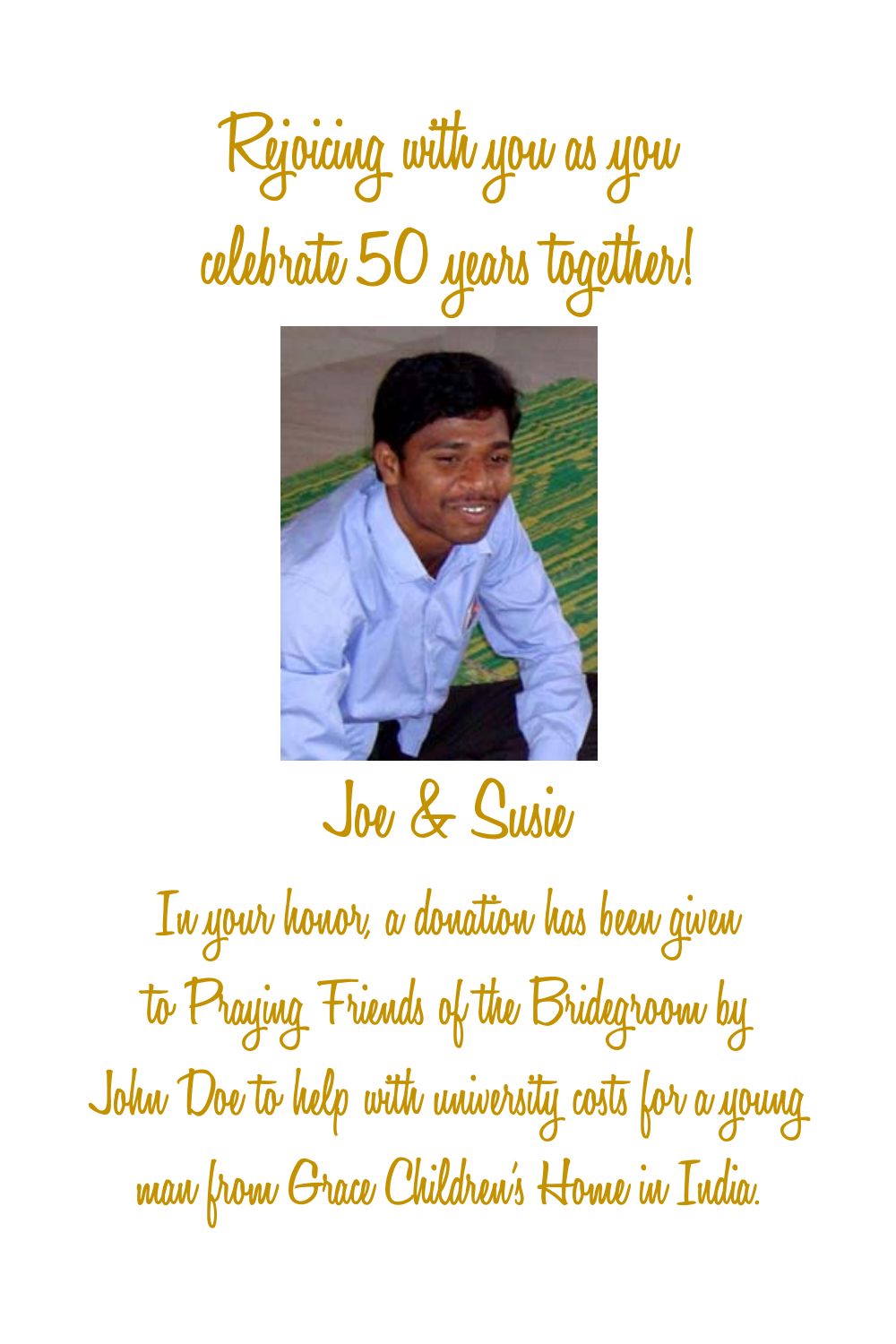## **In Memory of Sue Smith**



**A donation has been given by John & Julie Doe to Praying Friends of the Bridegroom for village medical clinics in Moldova.**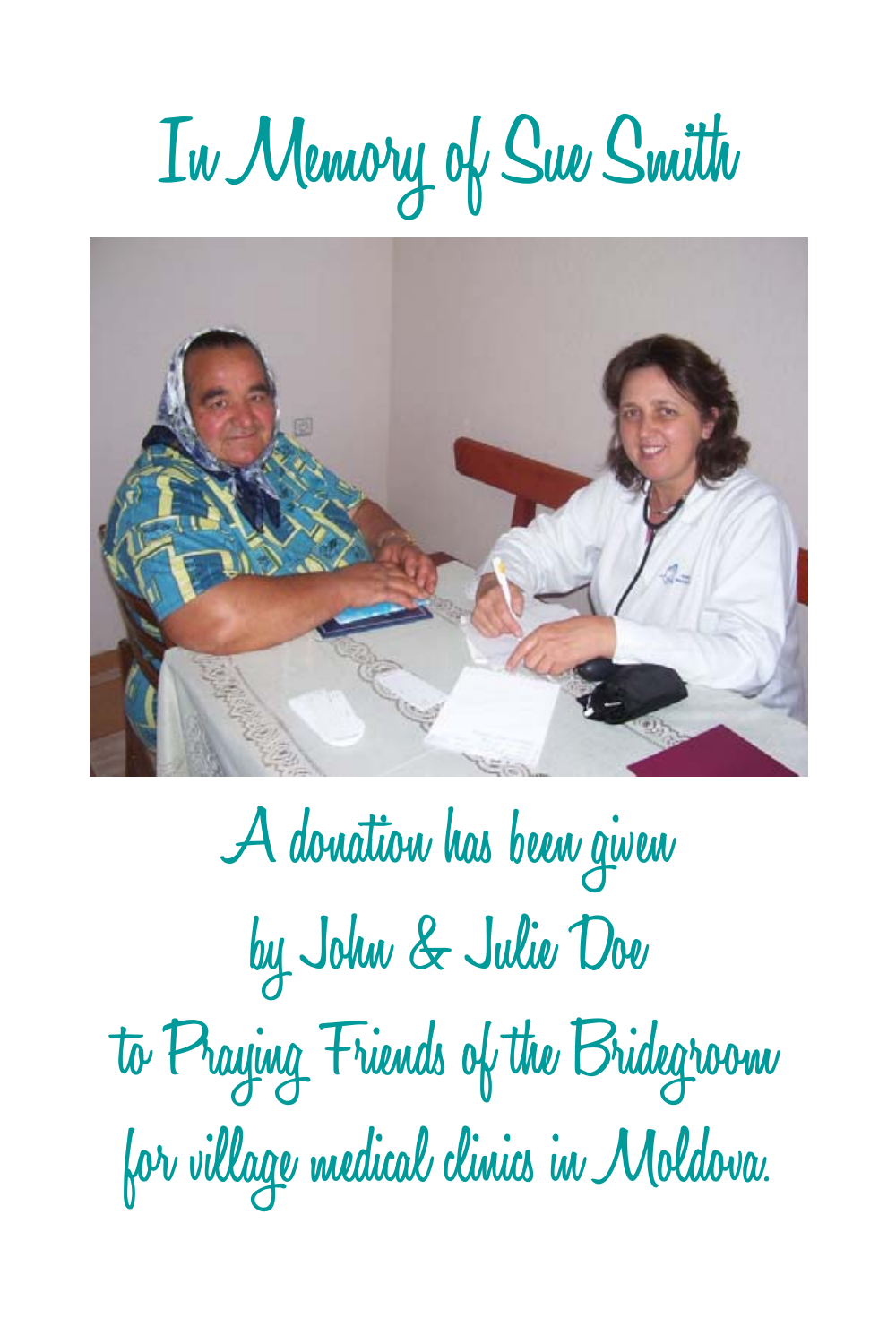



**Johnny Doe A donation has been given in your honor by Uncle Baxter through Praying Friends of the Bridegroom to provide a bicycle for a pastor in an Asian country.**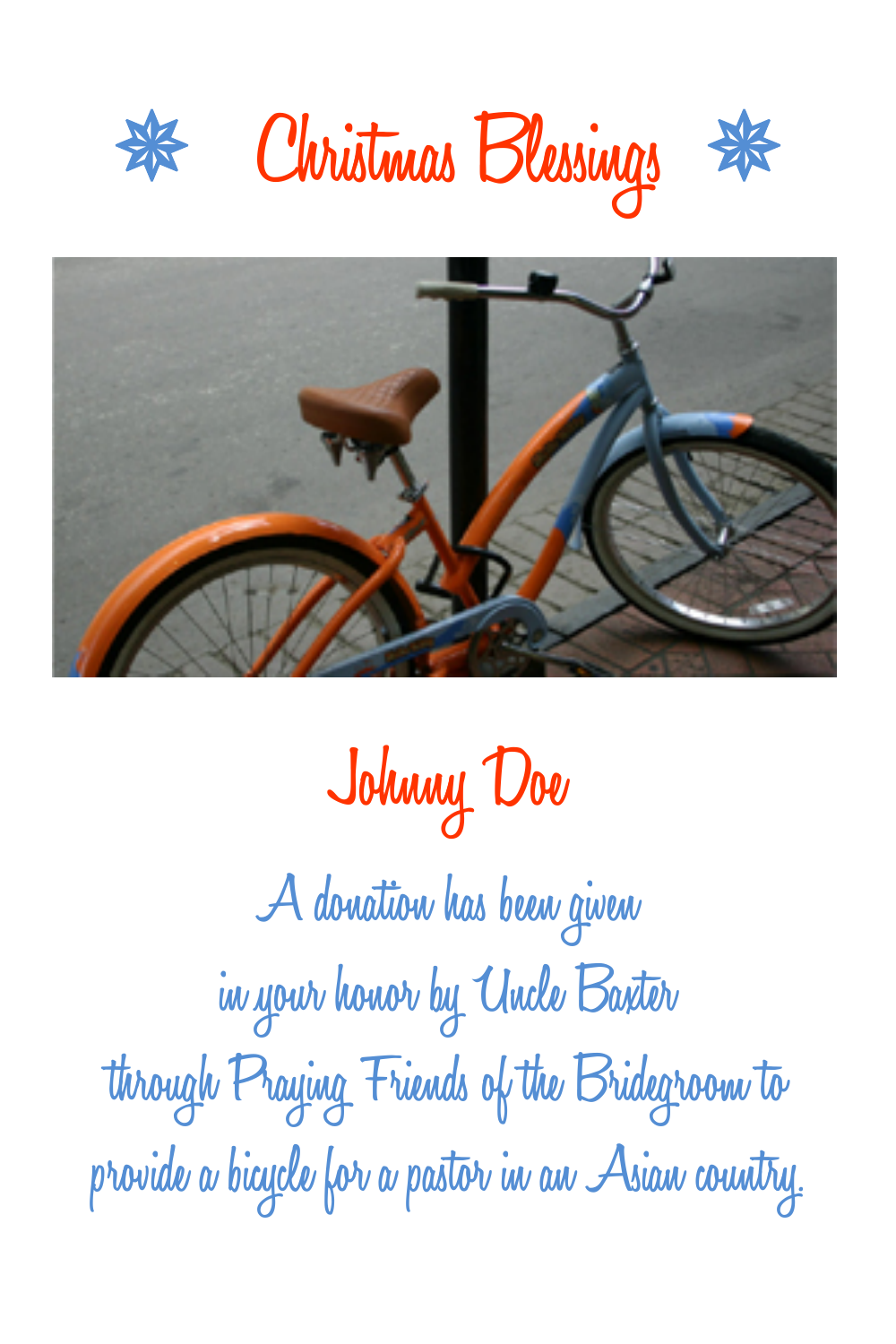### **Christmas Blessings**



### **Trudy**

**A donation has been given in your honor by Stan and Carol through Praying Friends of the Bridegroom to provide blankets for Syrian and Iraqi refugees in Jordan.**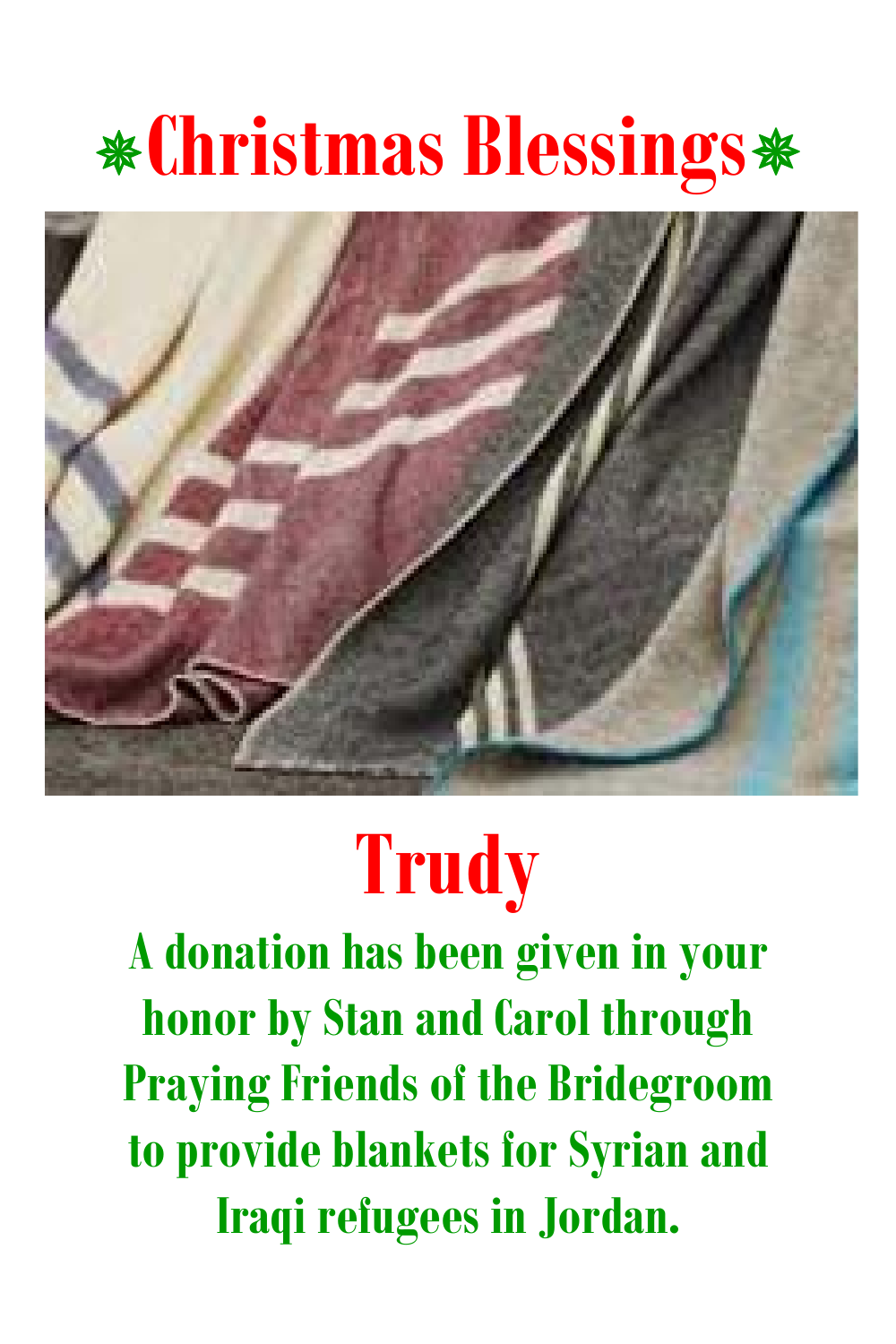



#### **Jeanine Brown**

**A donation has been given in your honor by Carolyn Doe through Praying Friends of the Bridegroom to provide a sari for a widow in India.**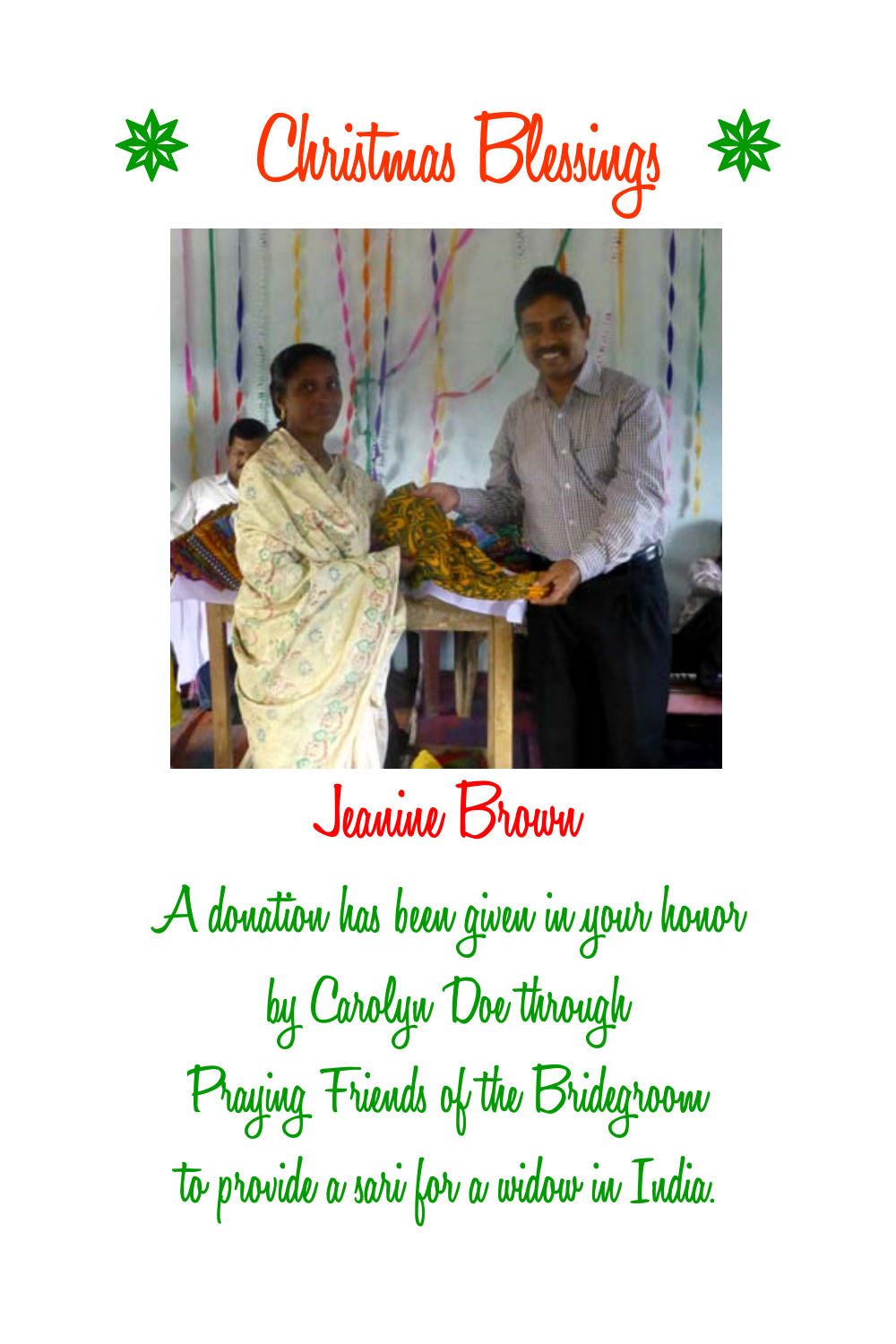## **In Honor of Suzanne**



**A donation has been given by Teresa Doe through Praying Friends of the Bridegroom to Grace Gospel Ministries for Bibles in India.**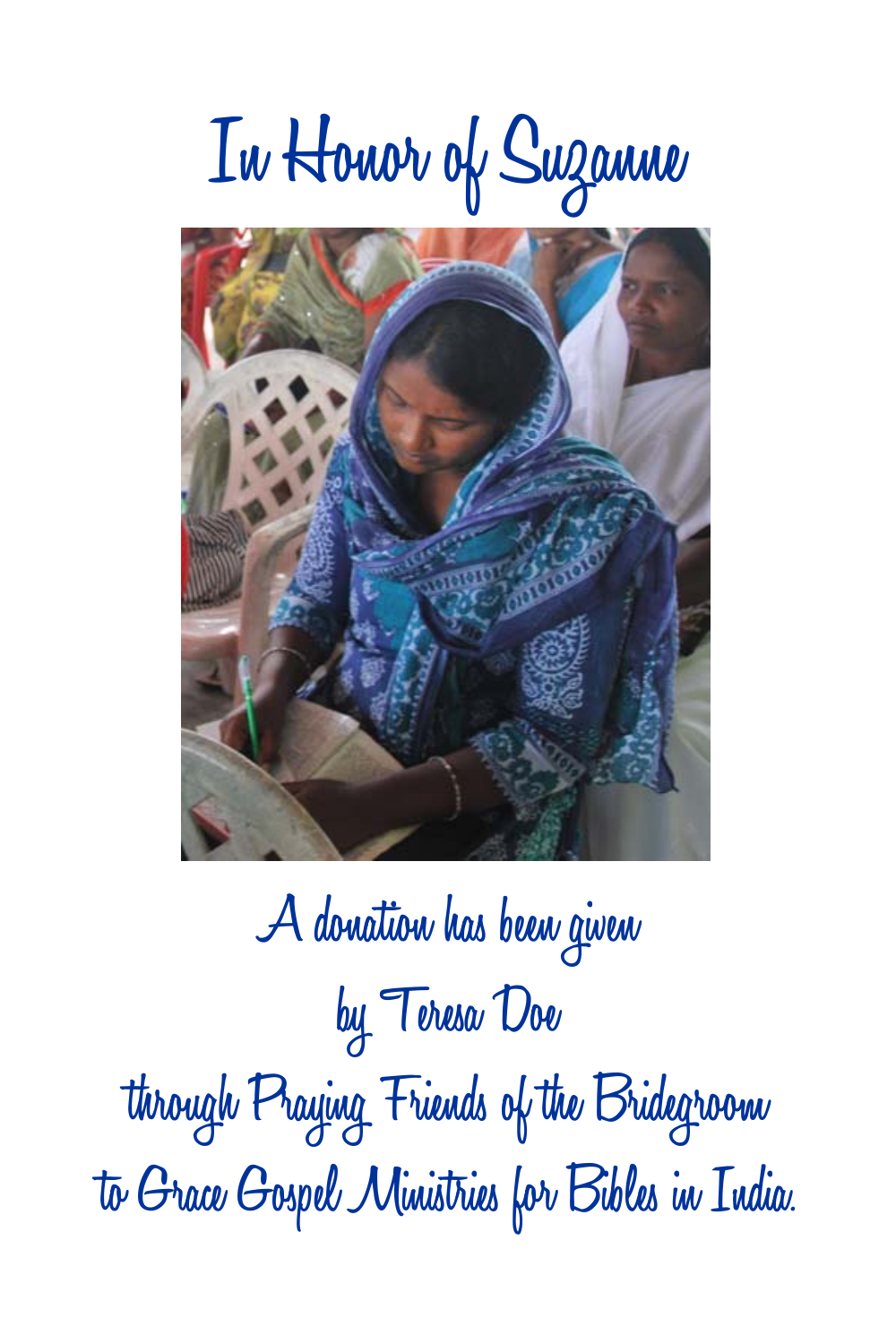



**A donation has been given in your honor by Cheryl Smith to provide a Food Basket for a family in Uganda.**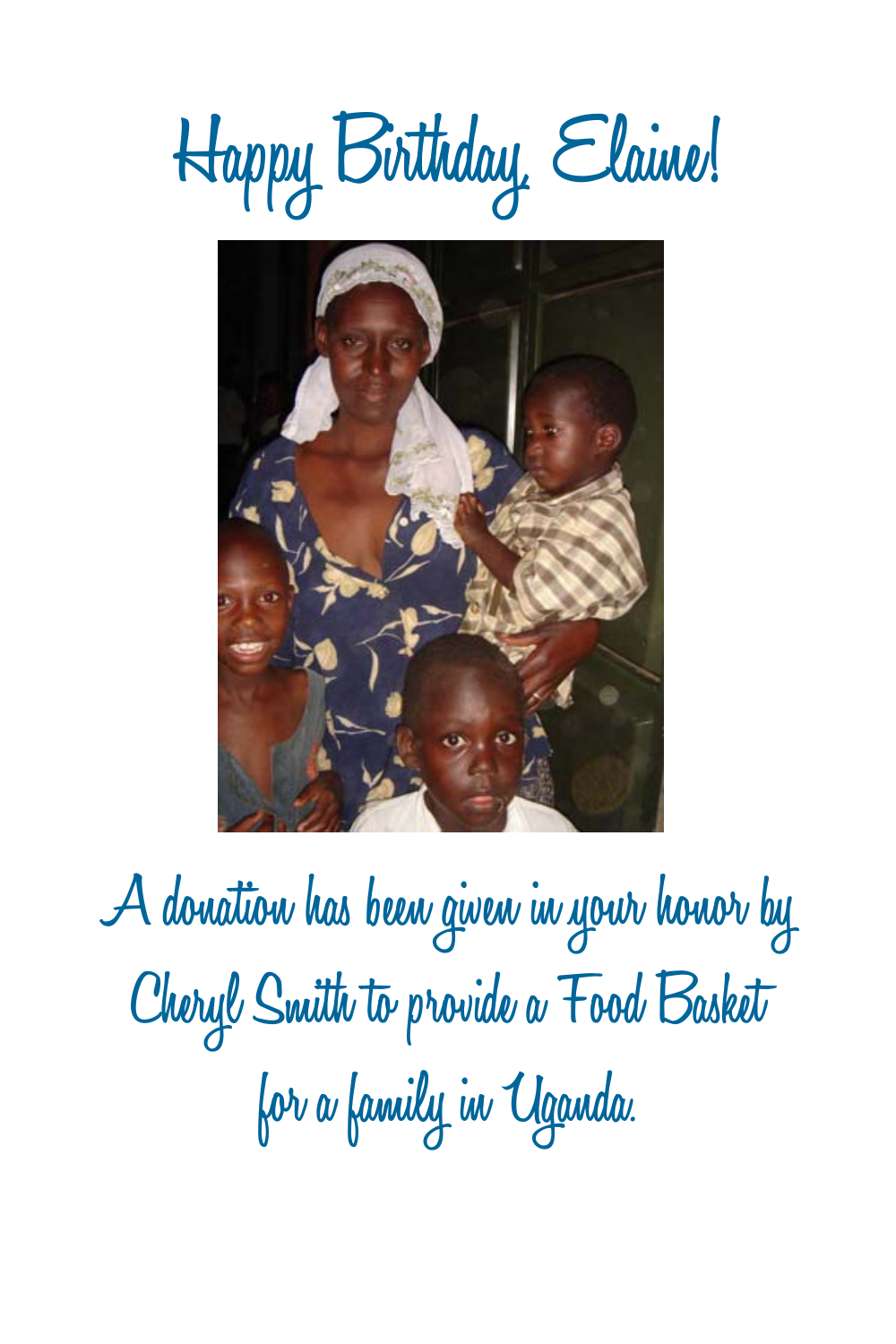







**A donation has been given in your honor by Harold & Jane Brown to Praying Friends of the Bridegroom to provide school fees for national missionary children in Nicaragua.**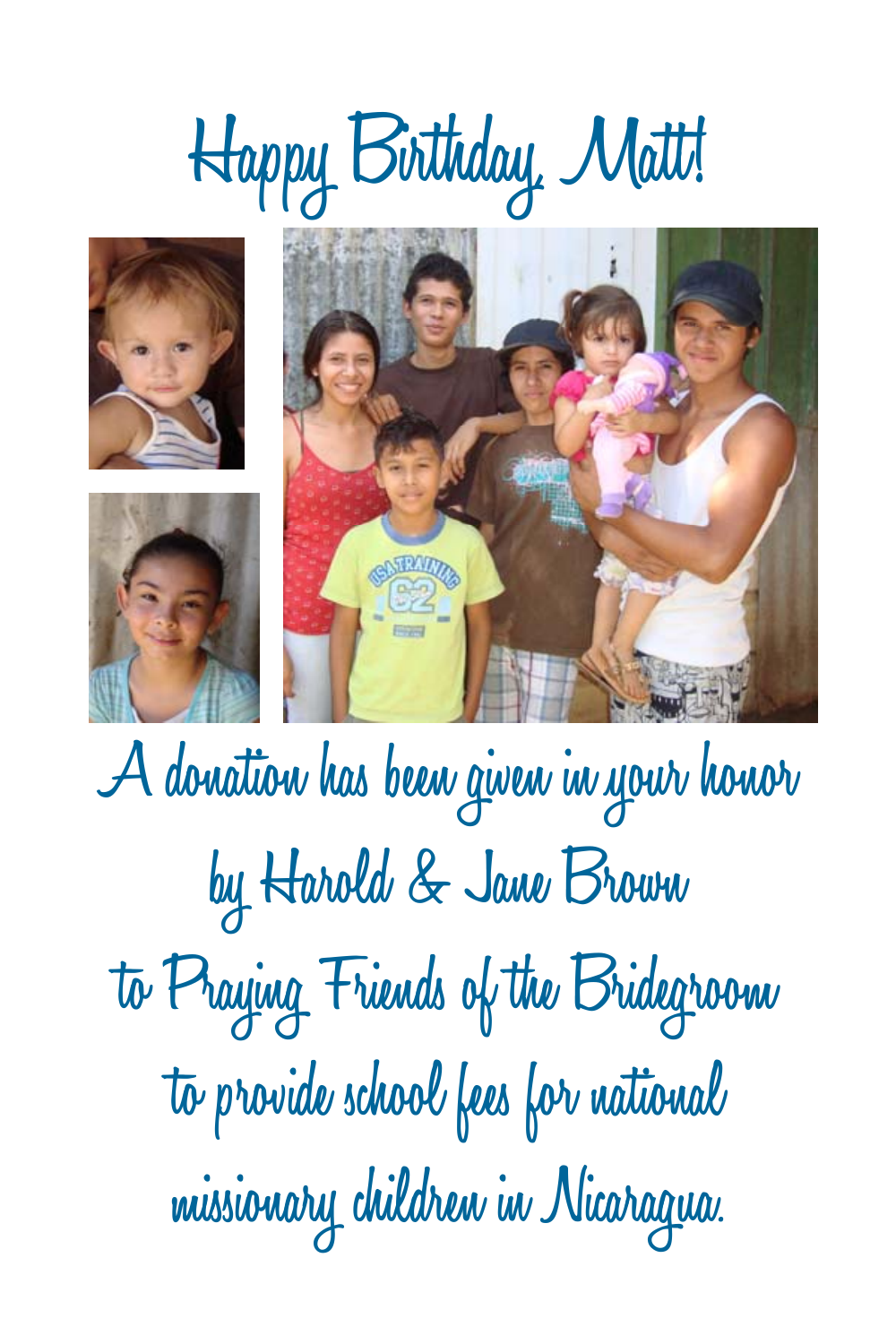## **In Memory of Joe Jackson**



**A donation has been given by Helen Doe through Praying Friends of the Bridegroom to help at risk children in Romania.**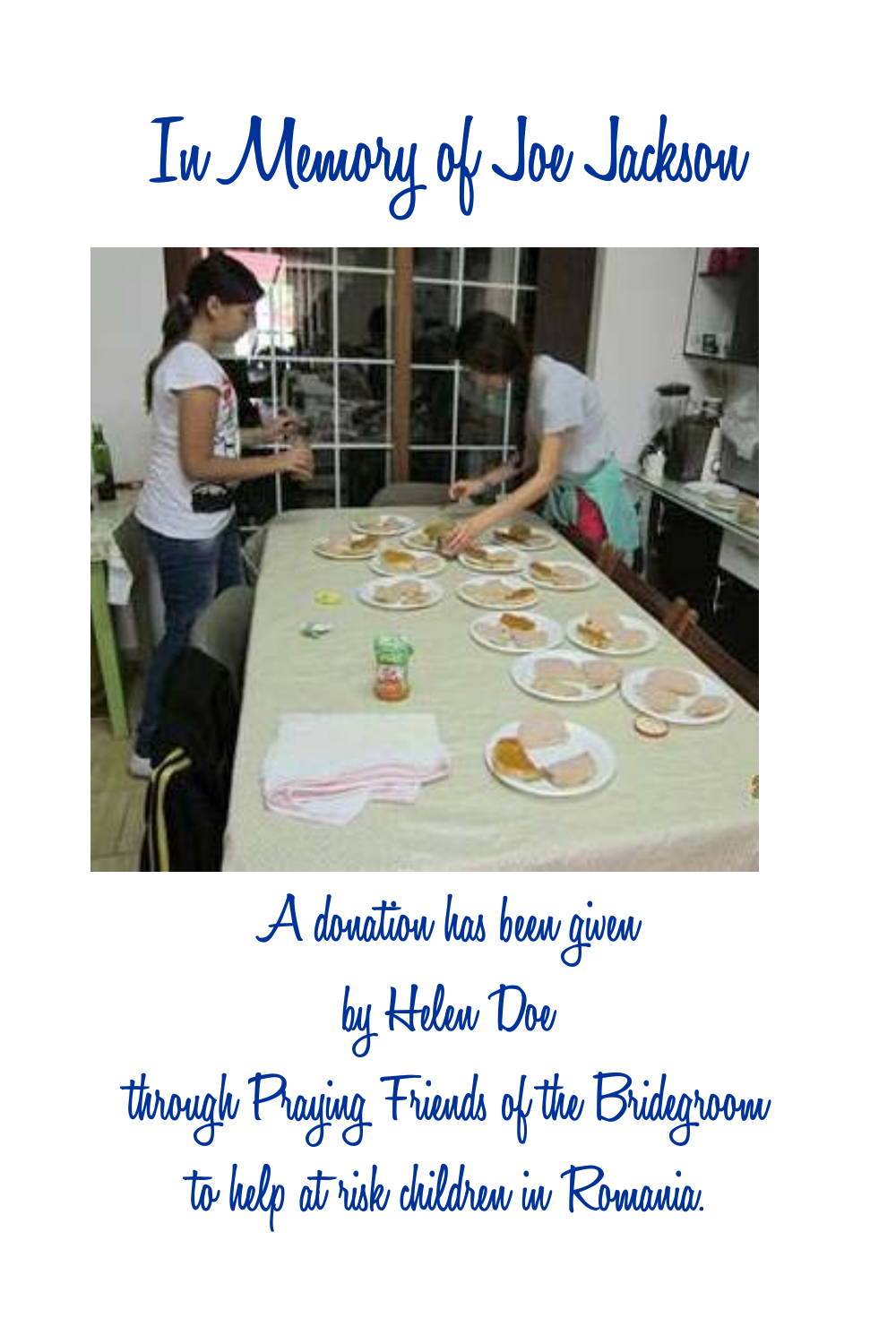### **Happy Birthday**





**A donation has been given in your honor by Julie Smith through Praying Friends of the Bridegroom provide school fees a child in Haiti.**